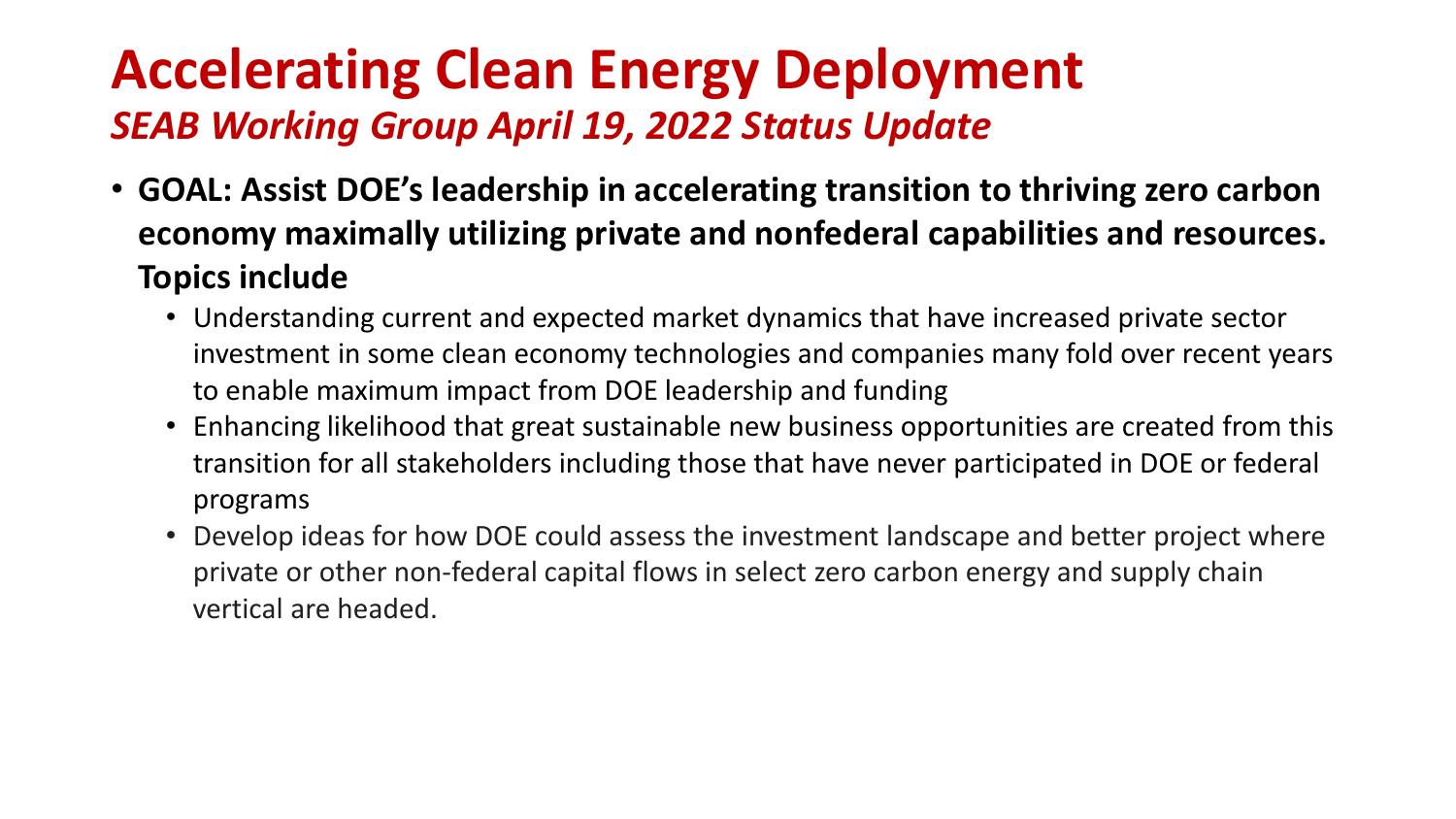- **DOE leads**:
	- Kathleen Hogan, Acting Under Secretary for Infrastructure
	- Ali Douraghy, Chief of Staff, Office of the Under Secretary for Science & Innovation

### • **Working Group Members**:

- Phil Giudice, Chair, FirstLight Resources
- Denise Gray, Co-Chair, LG Energy Solution Michigan Inc.
- Trenton Allen, Managing Director and CEO, Sustainable Capital Advisors
- Roxanne Brown, International Vice President at Large, United Steelworkers
- Noah Deich, President, Carbon180 (recently resigned SEAB to join DOE)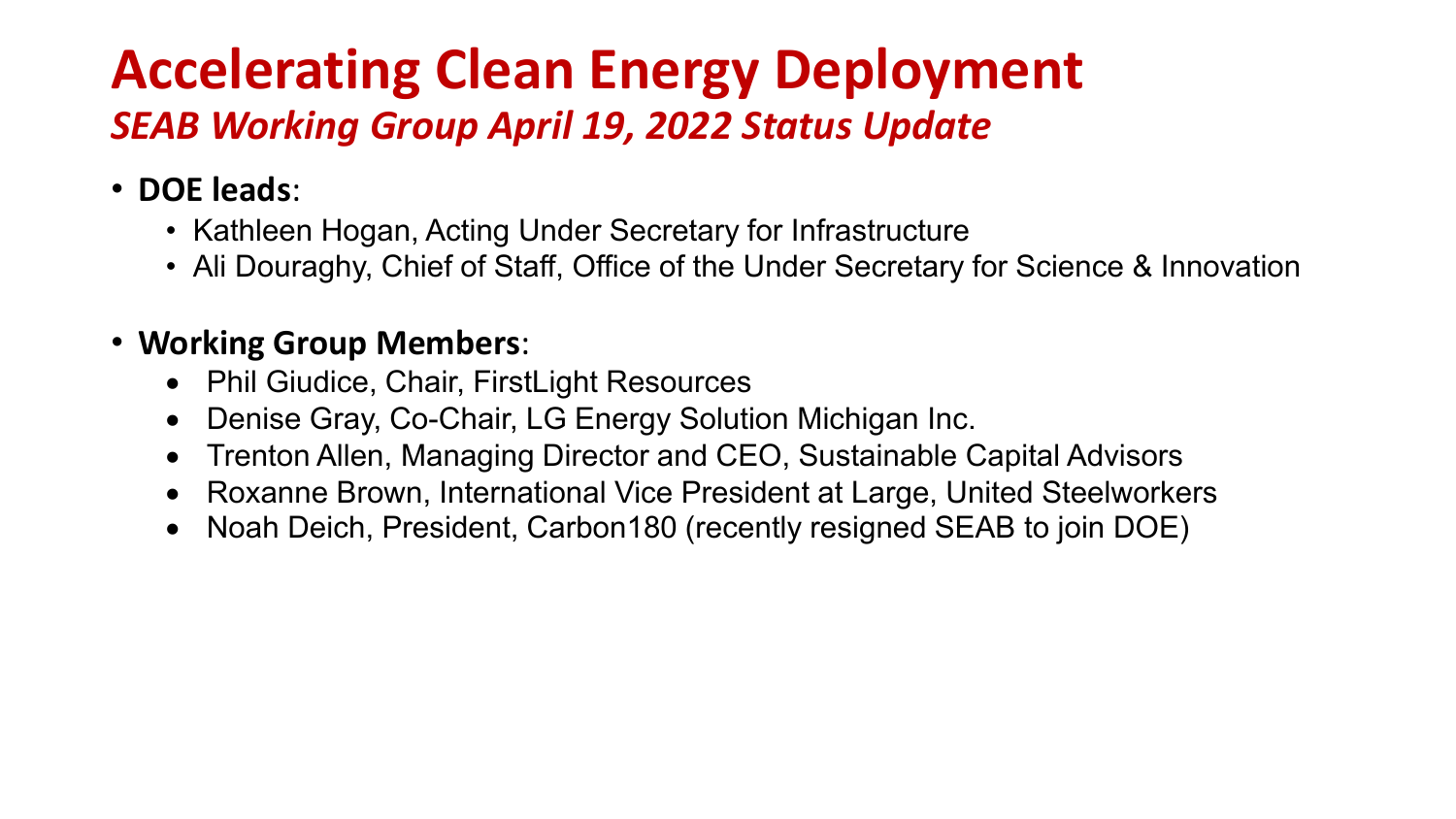- **Recent Activity**  WG/DOE leadership meetings
	- Mar 9: Emily Grubert Dep. Asst. Sec., FECM
	- Mar 16: Kelly Cummins Acting Director, OCED with Doug Schultz
	- Mar 21: Doug Hollett Senior Advisor for Critical Minerals and Materials, S4
	- Mar 23: Scott Hsu Senior Advisor for Fusion Energy, S4
	- Mar 25: Jigar Shah Director, LPO
	- Mar 31: Sue Hamm Director, Geothermal Technologies Office, EERE and colleagues
	- TBD: Vanessa Chan Director, OTT

#### • **Impressions**

• All leaders were enthused, smart, engaged, focused, practical, and are committed to demonstration and deployment as quickly as possible leveraging private and public sectors.